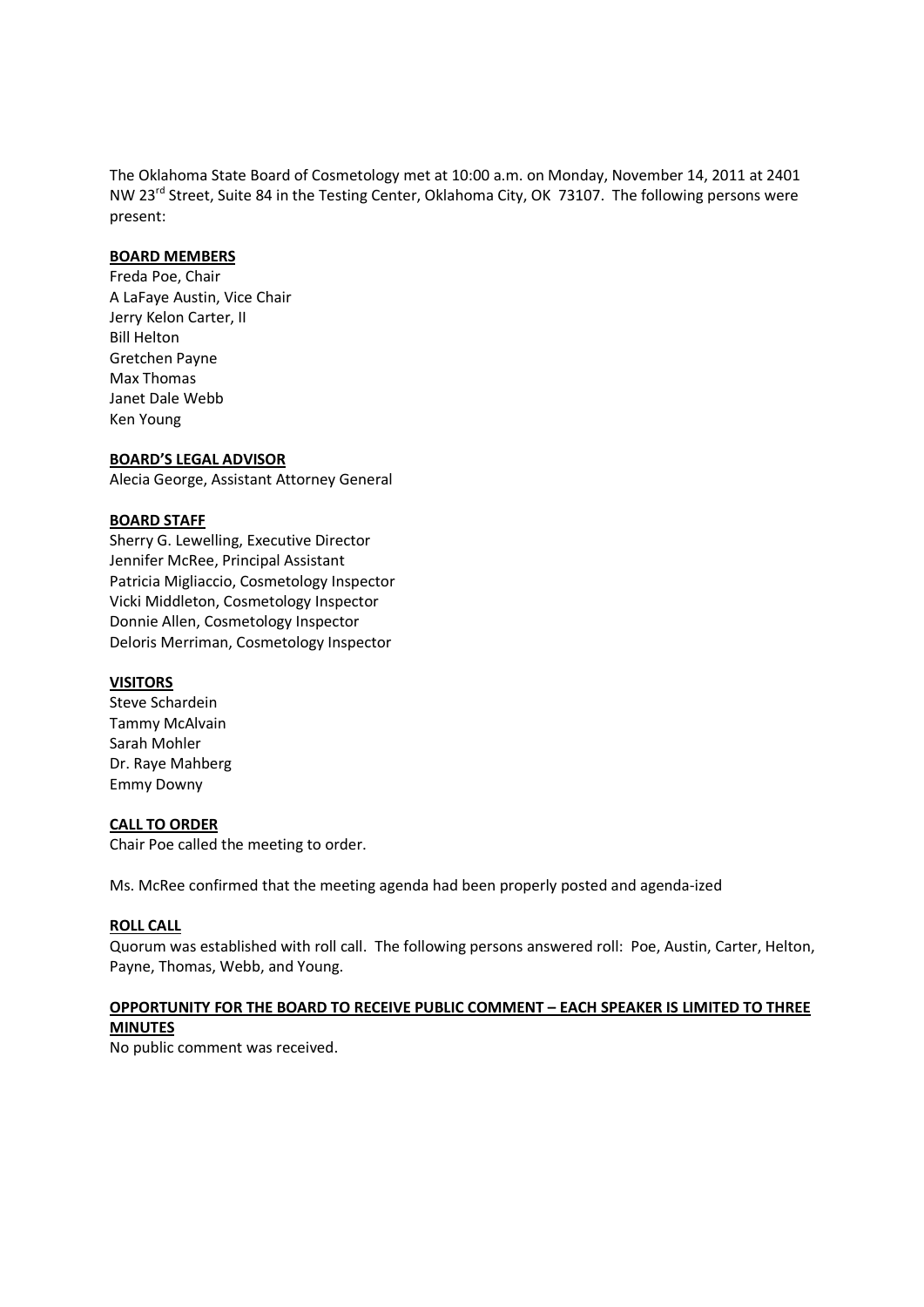Page 2 November 14, 2011 Board Meeting Minutes

## **BOARD DISCUSSION AND POSSIBLE ACTION RE: APPROVAL OF FINANCIAL STATEMENT (JULY 2011 to OCTOBER 2011) – RILEY SHAULL, OFFICE OF STATE FINANCE**

A motion was made by Ms. Webb and seconded by Mr. Helton to approve the Financial Statement as presented.

VOTING: Austin, yes; Carter, yes; Helton, yes; Payne, yes; Thomas, yes; Webb, yes; Young, yes. Motion passed.

## **BOARD DISCUSSION AND POSSIBLE ACTION RE: APPROVAL OF BUDGET REQUEST**

A motion was made by Mr. Young and seconded by Mr. Carter to approve the Budget Request as presented.

VOTING: Austin, yes; Carter, yes; Helton, yes; Payne, yes; Thomas, yes; Webb, yes; Young, yes. Motion passed.

## **BOARD DISCUSSION AND POSSIBLE ACTION RE: APPROVAL OF SEPTEMBER 12, 2011 BOARD MEETING MINUTES**

A motion was made by Ms. Payne and seconded by Ms. Austin to approve the Board meeting minutes of September 12, 2011.

VOTING: Austin, yes; Carter, yes; Helton, yes; Payne, yes; Thomas, yes; Webb, yes; Young, yes. Motion passed.

## **DIRECTOR'S REPORT**

Ms. Lewelling provided the Board with a written report. She introduced and welcomed Alecia George, Assistant Attorney General and New Inspectors, Deloris Merriman and Donnie Allen. She stated that at the January Board meeting, a guest from Milady will make a presentation regarding online training for cosmetology. She stated she'd like to survey schools to have it ready for the Board meeting. She reported to the Board that she completed the Board's directive to increase the Inspector's salaries. She also presented the Board with samples of new license formats to possibly curtail fraudulent activity. She gave the Board a copy of the NIC pass/fail rate with a national pass rate comparison. She provided them a report of a recent unannounced visit from NIC representative Jackie Dahlquist who came to observe exams. She asked Chair Poe to consider appointing committees to research sole source contracting for the written examination and a sunset review committee.

## **BOARD CHAIR COMMITTEE APPOINTMENTS**

- **a) Sole Source Testing Contract Committee** Ms. Poe stated that Mr. Carter would Chair the Sole Source Testing Committee and Ms. Austin and Mr. Young would serve on the committee.
- **b) Sunset Review Committee** Ms. Poe also announced that the Legislative Committee (Ms. Austin, Chair, Mr. Helton and Mr. Nguyen) would handle all Sunset Review matters and Mr. Carter would serve as an alternate if a committee member was not able to be present at any activity.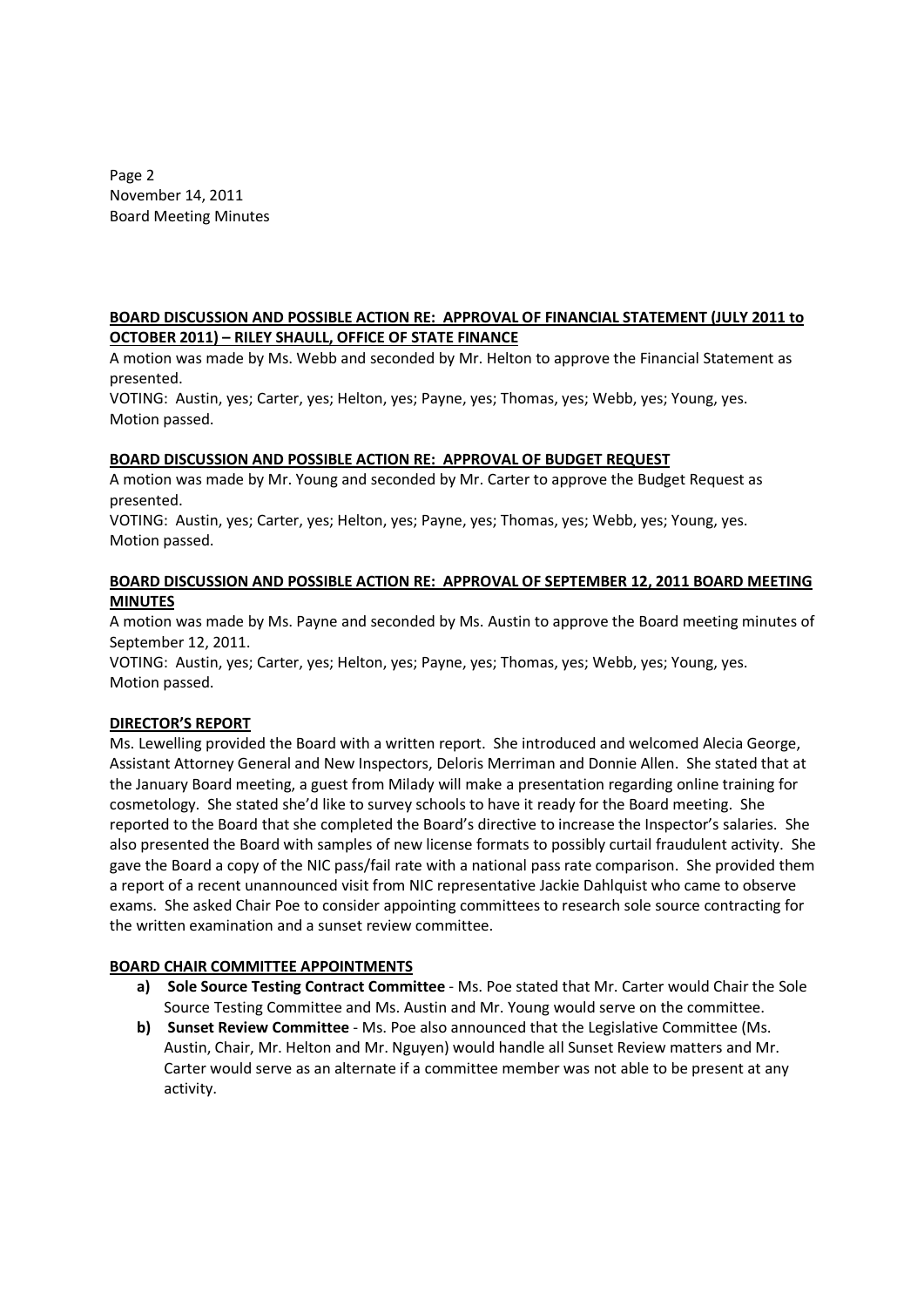Page 3 November 14, 2011 Board Meeting Minutes

## **BOARD DISCUSSION AND POSSIBLE ACTION RE: NIC'S RECENT VISIT TO OBSERVE BOARD EXAMINATIONS**

Board discussion began regarding NIC's recent visit to the Board office to observe Board examinations. Mr. Young made a motion, seconded by Mr. Helton to not allow NIC to make unannounced visits to observe testing procedures or office procedures without approval of the full Board prior to visit and that Ms. Lewelling notify NIC of the Board's motion.

VOTING: Austin, yes; Carter, yes; Helton, yes; Payne, yes; Thomas, yes; Webb, yes; Young, yes. Motion passed.

# **BOARD DISCUSSION AND POSSIBLE ACTION RE: APPROVAL OF PROPOSED RULES AND FILE NOTICE OF RULEMAKING INTENT – KEN YOUNG, RULES COMMITTEE CHAIR**

A motion was made by Mr. Young and seconded by Mr. Helton to approve the drafts as presented with Mr. Young's recommendations but change 175:10-7-6 (d) to read: All customer contact items must be cleaned between customers and file notice of rulemaking intent.

VOTING: Austin, no; Carter, yes; Helton, yes; Payne, yes; Thomas, yes; Webb, yes; Young, yes. Motion passed.

# **BOARD DISCUSSION AND POSSIBLE ACTION RE: APPROVAL TO INTRODUCE LEGISLATION TO ALLOW COSMETICIANS TO PRACTICE COSMETOLOGY IN ESTABLISHMENTS OTHER THAN COSMETIC AND PHOTO STUDIOS, ADD DEFINITION AND TERM OF ESTALISHMENT AS IN RULES AND ADD REQUIERMENT FOR RECIPROCITY TO REQUIRE APPLICANTS TO PROVIDE EVIDENCE THAT DOCUMENTS HAVE BEEN VERIFIED AS VALID – LAFAYE AUSTIN, LEGISLATIVE COMMITTEE CHAIR**

Ms. Webb made a motion, seconded by Ms. Austin to approve the draft as recommended by Mr. Young and Ms. Lewelling. (Clarity to motion – after input from Board and hearing intent of Board to not require proof of work experience for reciprocity applicants other than foreign reciprocity applicants, Ms. George will improve the language to present to legislation that best represents the Board's legal intent). VOTING: Austin, yes; Carter, yes; Helton, yes; Payne, yes; Thomas, yes; Webb, yes; Young, yes. Motion passed.

Mr. Carter requested that detailed information be given to the Board regarding document verification companies. Other members agreed this was necessary for further consideration at a future rules hearing.

Mr. Young asked to be excused from the meeting.

# **BOARD DISCUSSION AND POSSIBLE ACTION RE: APPROVAL OF UPDATED COSMETICIAN WRITTEN AND PRACTICAL EXAMINATION – BILL HELTON, EXAM COMMITTEE CHAIR**

Mr. Helton stated that the Committee was complete with their revisions to the Cosmetician written examination.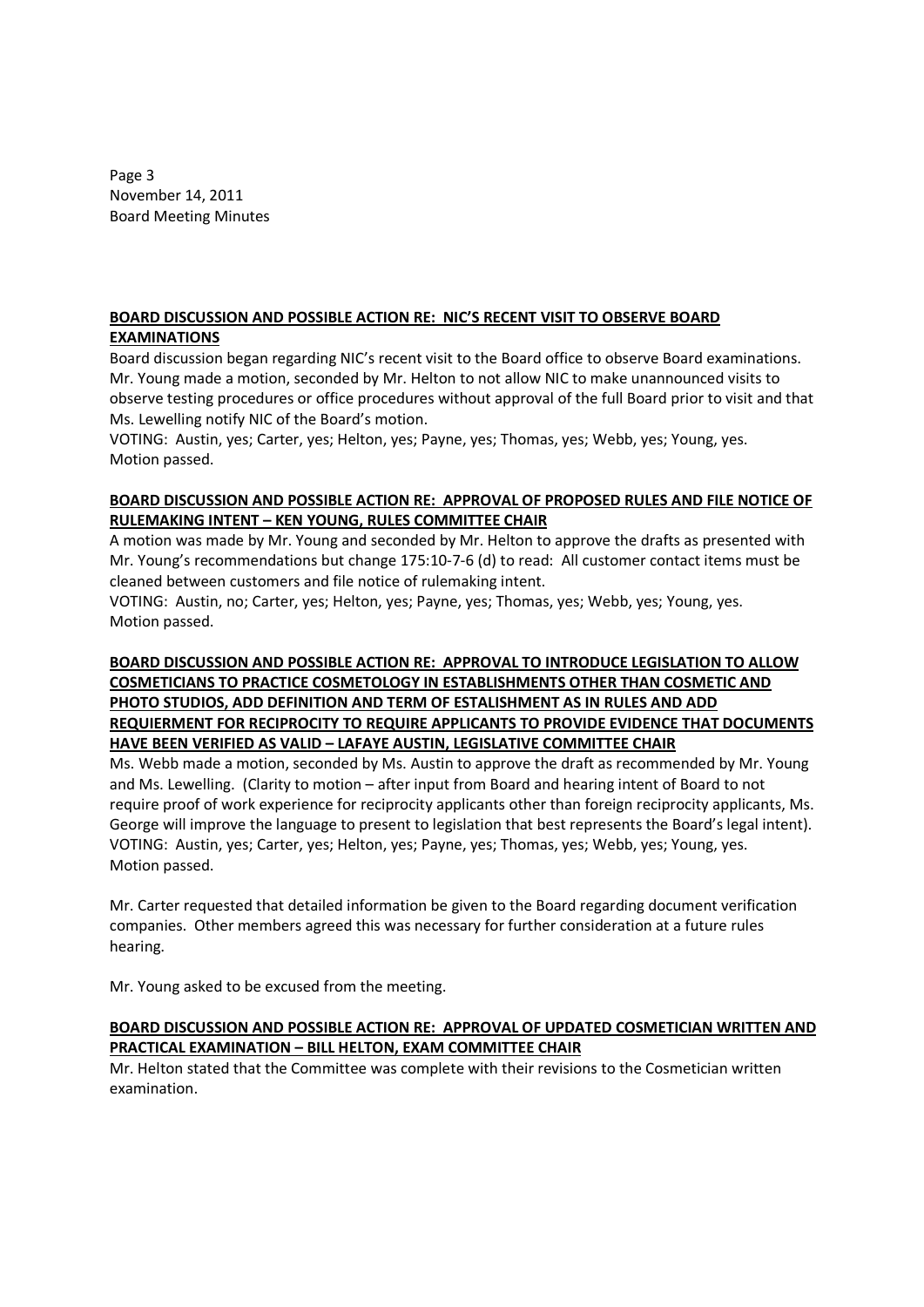Page 4 November 14, 2011 Board Meeting Minutes

Mr. Carter stated he was concerned because permission was not obtained from the textbook companies to use their information to develop the test. He asked that Ms. Lewelling do this. He stated that he was concerned that there needs to be some more research done before final approval can be considered.

Ms. Austin stated she'd like Ms. George to determine whether or not a test developed or revised in this manner is legally defensible or if psycometricians needed to examine the document before the Board can use it.

Through Board discussion it was stated that the next agenda in January needed to have some discussion regarding hairbraiders.

Ms. Webb made a motion, seconded by Ms. Payne to table this agenda item pending further research. VOTING: Austin, yes; Carter, yes; Helton, yes; Payne, yes; Thomas, yes; Webb, yes. Motion passed.

#### **PERFORMANCE APPRAISAL COMMITTEE REPORT – DALE WEBB, CHAIR**

Ms. Webb stated that the Committee met with Ms. Lewelling and conducted her end of year performance appraisal.

Mr. Helton asked what her standard rating was that she received.

Ms. Lewelling stated it was an overall exceeds standards.

#### **PERFORMANCE EVALUATION AND POSSIBLE ACTION TO INCREASE SALARY OF EXECUTIVE DIRECTOR, SHERRY G. LEWELLING**

A motion was made by Ms. Webb and seconded by Ms. Payne to enter into Executive session to discuss this agenda item.

VOTING: Austin, yes; Carter, yes; Helton, yes; Payne, yes; Thomas, yes; Webb, yes. Motion passed.

# **PROPOSED EXECUTIVE SESSION FOR DISCUSSION OF THE ABOVE PURSUANT TO 24 O.S. SECTION 307 (B)(1)**

The Board convened in executive session.

A motion was made by Ms. Payne and seconded by Ms. Austin to adjourn executive session and return to regular session. VOTING: Austin, yes; Carter, yes; Helton, yes; Payne, yes; Thomas, yes; Webb, yes. Motion passed.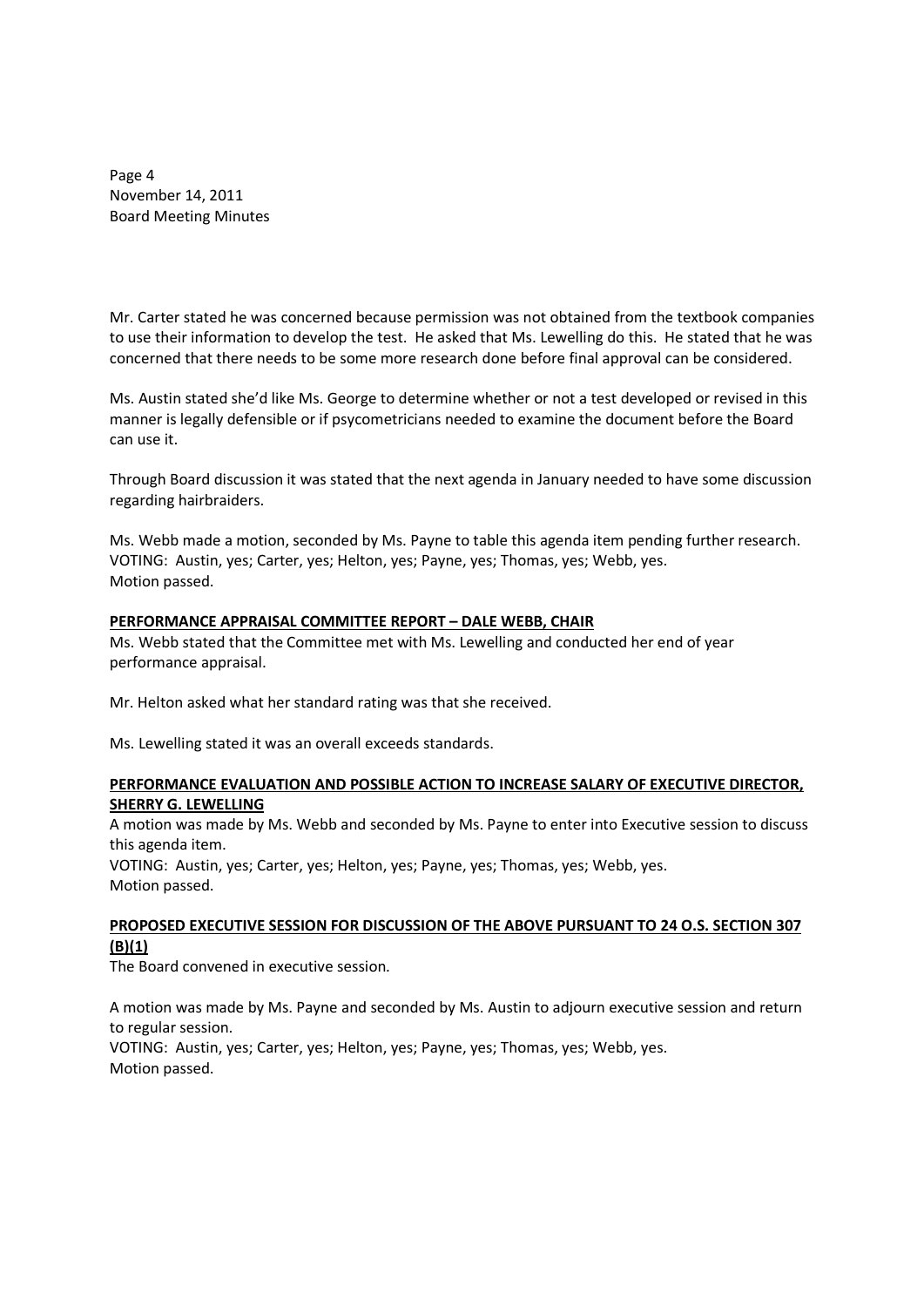Page 5 November 14, 2011 Board Meeting Minutes

A motion was made by Mr. Thomas and seconded by Mr. Helton to increase the salary of the Executive Director effective immediately to \$60,000 per year. VOTING: Austin, yes; Carter, yes; Helton, yes; Payne, yes; Thomas, yes; Webb, abstain. Motion passed.

Ms. Webb asked to be excused from the meeting.

A motion was made by Ms. Payne and seconded by Mr. Helton to reconsider approval to the revised Cosmetician examination. (This item was previously tabled in the meeting). VOTING: Austin, yes; Carter, yes; Helton, yes; Payne, yes; Thomas, yes. Motion passed.

Ms. Lewelling provided members with copies of the revised practical test sheets for the Cosmetician examination.

A motion was made by Mr. Helton and seconded by Ms. Austin to approve the revised practical Cosmetician examination. VOTING: Austin, yes; Carter, yes; Helton, yes; Payne, yes; Thomas, yes. Motion passed.

**NEW BUSINESS NOT KNOWN OR WHICH COULD NOT HAVE BEEN REASONABLY FORESEEN PRIOR TO POSTING OF MEETING AGENDA – 25 O.S. § (A)(9)**

No new business was heard.

## **BOARD ADJOURNMENT**

Chair Poe announced the meeting to be adjourned.